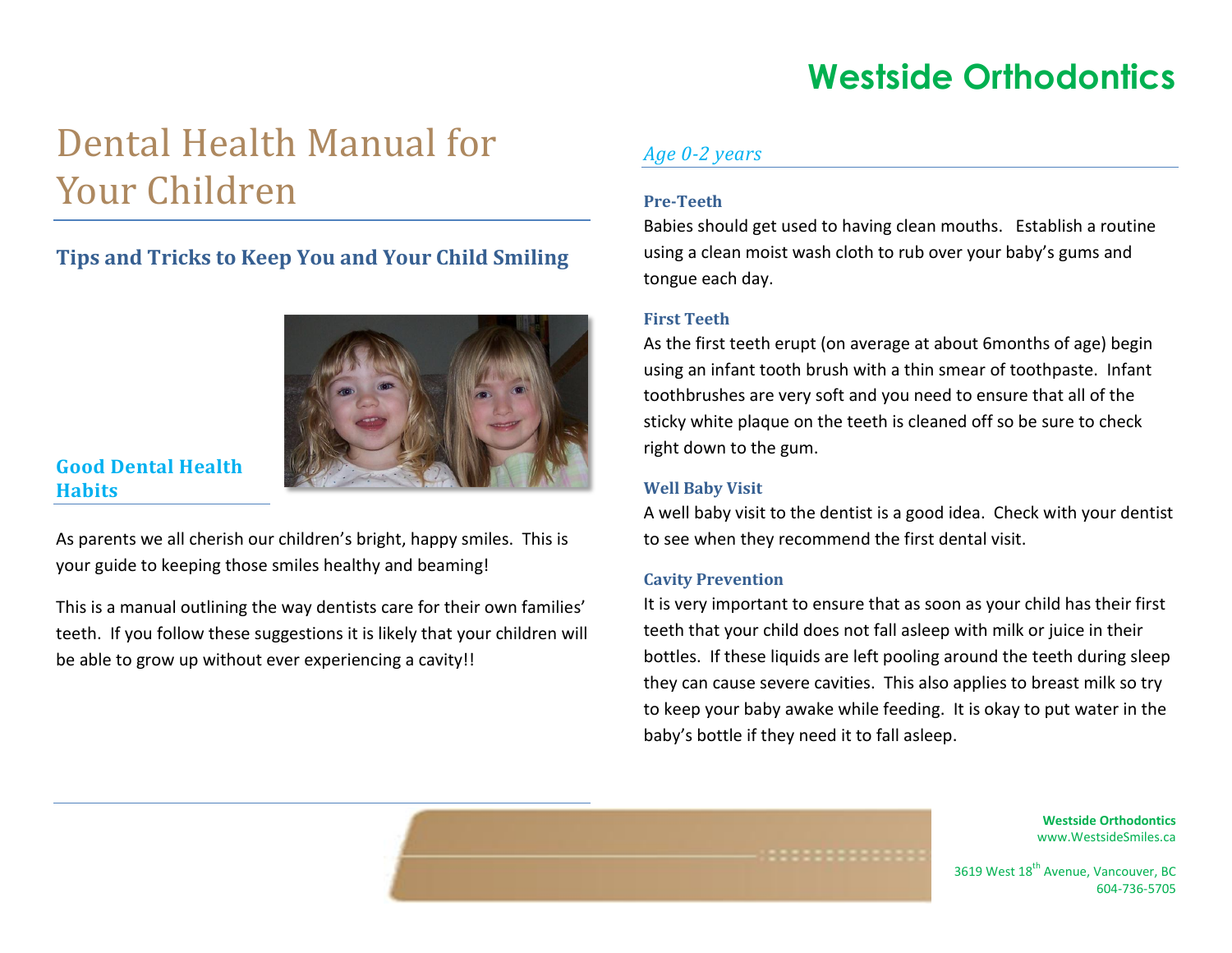### **Sucking Habits**

**Age 2-5 years** 

### **Brushing**

**Flossing**

Have your toddler practice brushing his/her own teeth and *play games* to make it a fun

time. **You also need to keep brushing for your child.** It is important because children do not develop the fine motor skills necessary to clean their teeth adequately **until they are at least six years of age.**

*Tooth Brushing Games Count the teeth Brush my teeth while I brush yours Yelling Brushing Singing brushing Tell a favourite story Tell a favourite rhyme*

It is usually easiest to brush and floss with the child lying down and their head in your lap. Do this in an area with good lighting and brush very gently.



Flossing at this age also becomes important.

Once the primary molar teeth (at the back) start to

touch each other **daily flossing is needed**. Regular floss is good but as children have very small mouths sometimes floss wands are more practical.

Use of soothers or pacifiers or thumb or finger **sucking habits should be assessed.** Children with frequent, intense and long lasting sessions with sucking habits can have dental and facial growth problems as well as speech issues. For most children these sucking habits will

disappear on their own as the child becomes a "big kid". If your child has a sucking habit and their upper front teeth are protruding or there is a big space between the upper and lower front teeth then it may



be prudent to stop the habit earlier. Talk to your dentist or orthodontist if you think this may be a problem.

### **Dental Check-Ups**

Regular dental check-ups (to polish the teeth, check for cavities, and apply fluoride) should begin at this time. At first all of the procedures may not get completed at each visit, but the exposure to the dental office will create fun



experiences that make any necessary treatment later much easier.

### **Fluoride**

Fluoride is a controversial topic. It is important to know that in Vancouver the water supply is **NOT** fluoridated. As a child's teeth are forming in the jaw ingested fluoride is incorporated in the enamel of the teeth. This makes the teeth much stronger and resistant to cavities. You can purchase fluoride supplements at the pharmacy. They are behind the counter  $-$  you have to ask the pharmacist for

> **Westside Orthodontics** www.WestsideSmiles.ca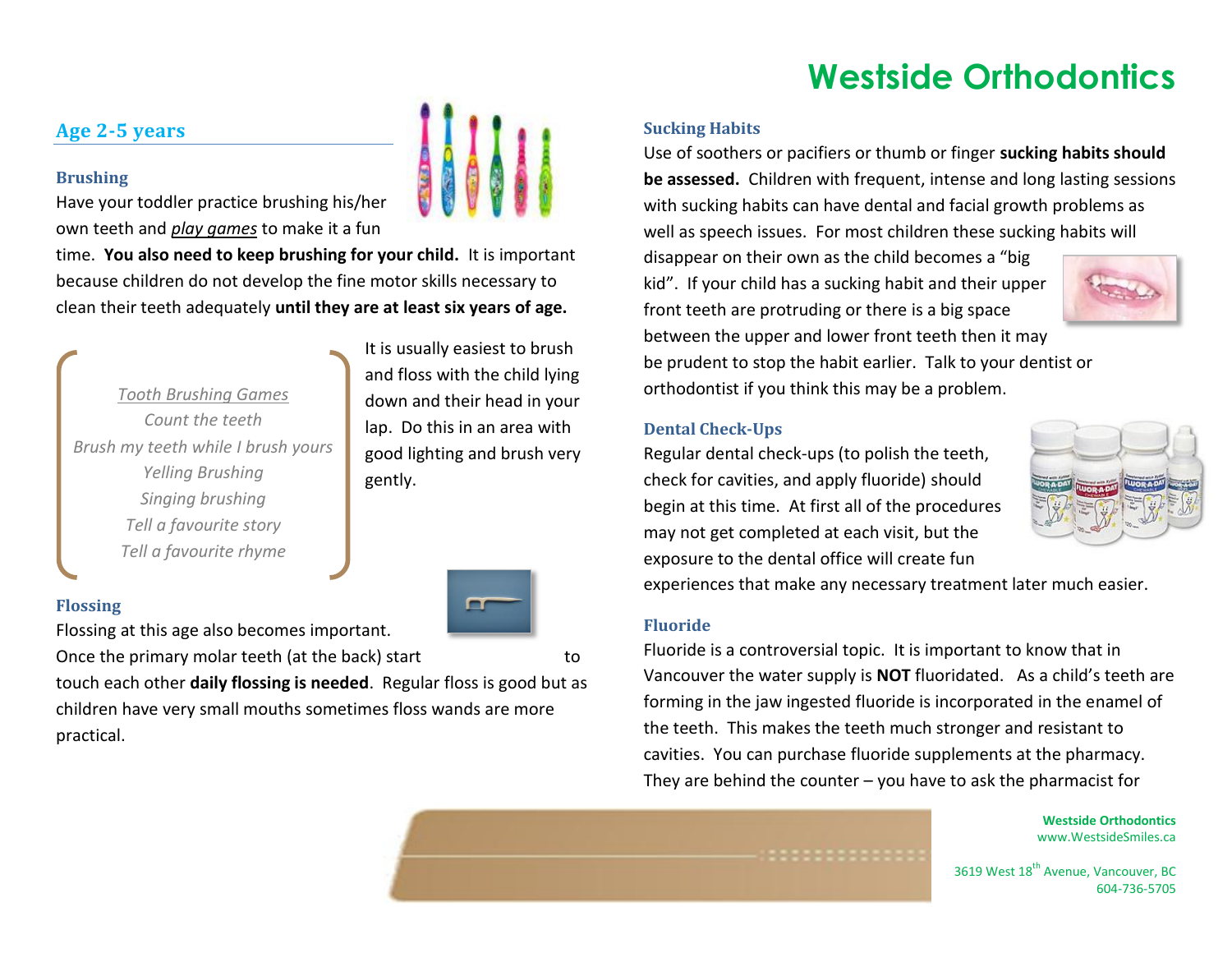### them. **While too much fluoride is not good the right amount will create a strong hard surface for life!**

### **Food Choices**

Food choices are also important. Just the same way we ensure that



we are giving our kids healthy foods for their general growth and well being we also need to be careful of certain foods that can cause cavities.

Generally any foods high in sugar

and especially those with high sugar and acid in combination are particularly a problem. Some examples that sometimes people don't realize have these characteristics are: dried fruits (roll ups, raisins, craisins, etc), fruit juices and sport drinks (Gatorade, Powerade types) as well as sticky granola bars.

Eating sugar containing foods with meals (as dessert) **or** rinsing with water immediately after eating **or** chewing sugarless gum are all ways to reduce cavity causing potential to the teeth. The acid attack to the

tooth surface from eating sugary foods occurs primarily in the first twenty minutes so cleaning away the sugar quickly is important. For this reason snacking choices should be considered.

*Good Snacks for Teeth Cheese Whole Fruit (not dried) Vegetables Meats Popcorn Nuts*



**Westside Orthodontics** www.WestsideSmiles.ca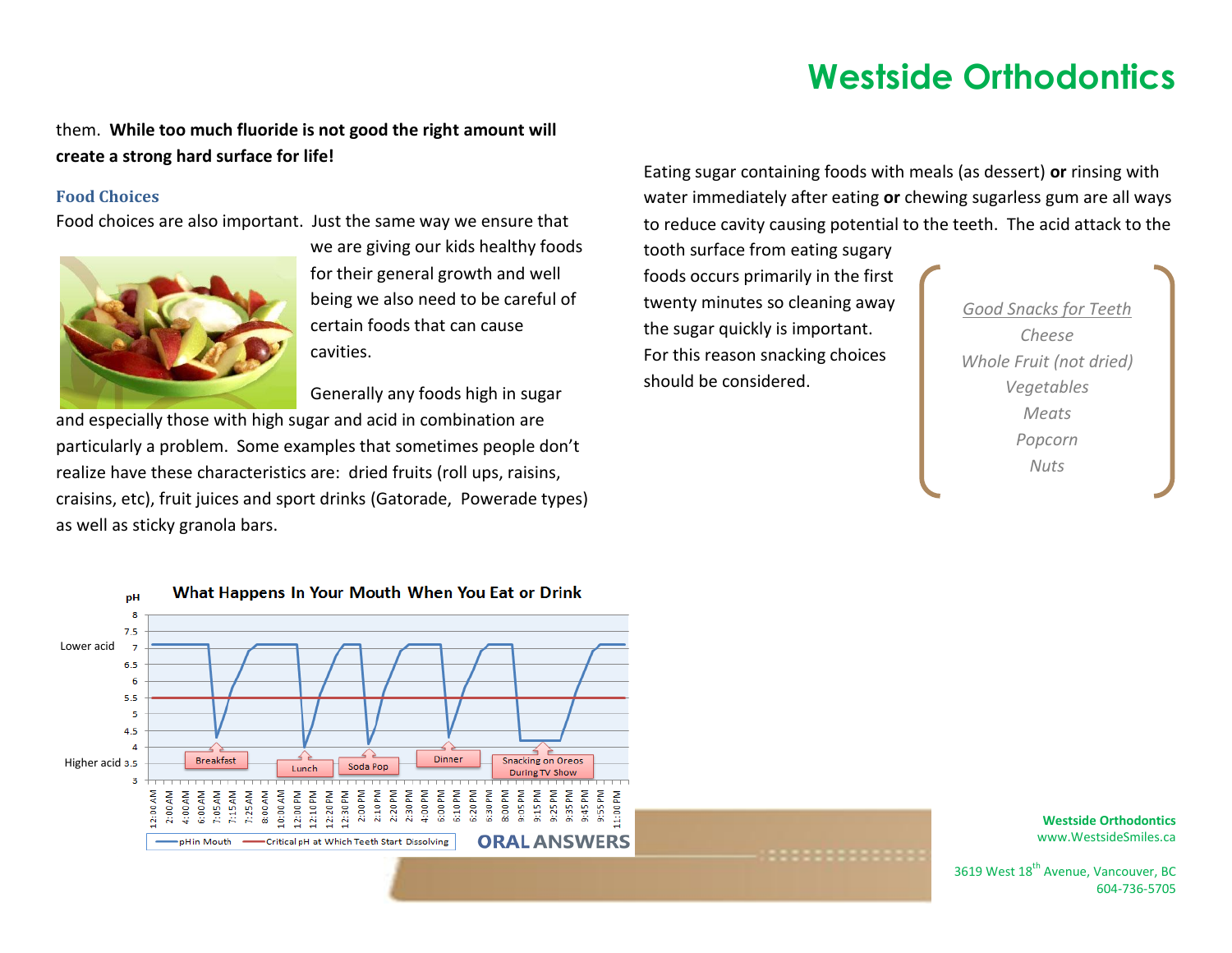### **Age 6-11**

### **Transition to self care!**

Children can start to brush and floss for themselves once they are about six years of age. **Parents need to monitor by closely inspecting that no plaque is left on the teeth**. Check particularly at the gum line. There are rinses that can be used to show



where the plaque is left on the teeth such as Cool Blue or you can get tablets from your dentist. Encourage your child to spend time cleaning their teeth well. Put their favourite songs on or use a timer to ensure that they spend 2-3minutes brushing. It takes lots of practice to get good at flossing so have your child begin with just the front teeth. You do the back ones until they have the technique mastered.

#### **Dental and Facial Development**

At five or six usually the first permanent molars are erupting behind the last primary teeth. It is especially important to check that these teeth are being brushed well. The lower front baby teeth are usually the first to get loose and fall out which also happens at five or six years of age. **By the age of 7 or 8** the permanent upper front teeth are erupting. **This is the best time to have a visit to the orthodontist**. The orthodontist will check your child's dental and facial development. He/She will be looking to see that the new teeth will have space to grow in properly, that there are no developing bite

problems, that the jaws seem to be growing proportionately and that there are no lingering sucking or mouth breathing habits. Most often no treatment will be recommended at this time but this early visit allows a preventative approach if problems are developing.

#### **Mouthguards**

Mouthguards are highly recommended for some sports such as baseball, hockey, martial arts, rugby etc. at this age. It is very important that young athletes wear their mouthguards. Check often as sometimes the erupting teeth or chewed corners of the guard can make them uncomfortable so the kids leave them out. Get new ones as necessary so they



are comfortable and your child's teeth and jaws are protected.

#### **Dental Check-Ups**

Dental Check-ups should be continuing and sometimes the dentist will recommend that plastic coatings (fissure sealants) are placed over the deep grooves and pits on the teeth. **Fissure sealants can be very helpful in preventing cavities** in these areas which can be too small for the tooth brush bristles to get into. The sealants require monitoring though because occasionally they will chip or come off and need to be repaired or replaced. If a chipped sealant is left, the cavity causing bacteria can get underneath and make a large cavity.

> **Westside Orthodontics** www.WestsideSmiles.ca